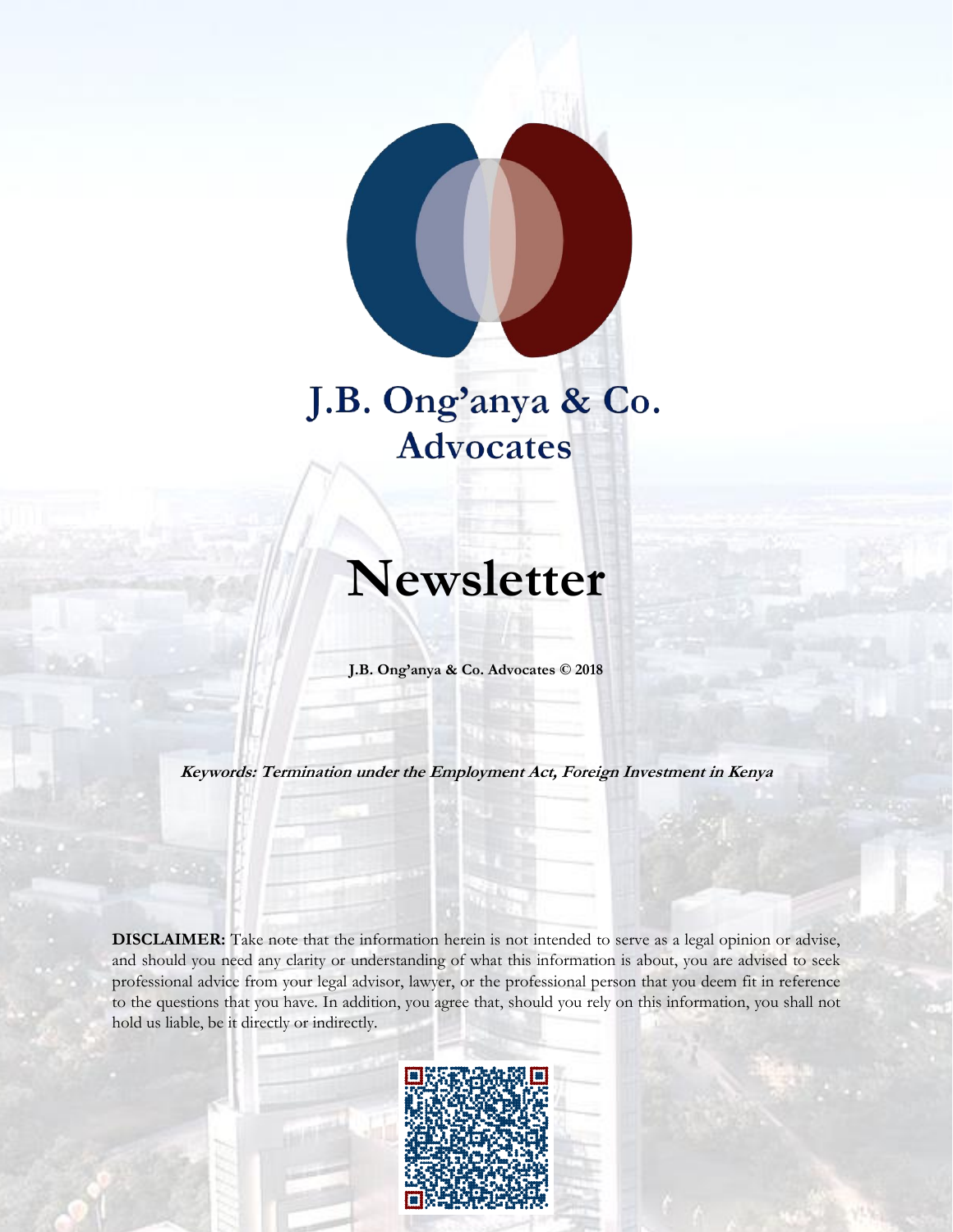

#### **Employment Act, 2007 of the Laws of Kenya: Termination**

#### **Introduction**

Termination of employment occurs in various forms, which should be conducted as per the law. A well conducted separation reduces chances of legal action by any party to the just terminated agreement. We are highlighting some of the bare minimum conditions that the Employment Act, 2007 of the Laws of Kenya (the "Act") provide.

# **Termination Notice**

There will be no notice to terminate services if the service rendered is paid for on a daily basis; if the service offered is paid for at an interval of less than a month, it will be terminated through a written notice that will take effect when the next interval is to start; and where a person offers services on a monthly basis or more, will have his contract terminated through a written notice of at least twenty-eight days.

Where the employer provides favourable terms to those mentioned above, those terms will take priority.

It does not apply to certain employees, particularly those who are members of certain Schemes that offer favourable terms, and National Social Security Fund.

#### **Payment in lieu of the Notice**

When terminating a contract, a party can issue a notice that takes effect immediately and should provide the salary that covers the notice period.

# **Conversion of casual employment to term contract**

It occurs when one is offering a service that is paid on a daily basis but last longer than a month, and the services rendered seem not to end in three months' time or more.

#### **Waiver of notice by the employer**

Occurs when the employee issues a notice but

the employer waives it in whole or part. If that happens, the employer will pay the employee for the time not served unless the employer and employee agree otherwise.

# **Contract expiring on a journey may be extended**

The employer, at their own discretion, can extend a contract that has expired while the person hired is on a journey – in line of duty – and that extension should not be more than a month.

#### **Termination on account of Redundancy**

Redundancy is the termination of an employee's services without whatsoever fault, which can be due to restructuring, financial constraints, or duplication of services.

The employer, before effecting the termination on account of redundancy, should inform the employee or the union representing the employee and the labour officer at least a month prior to the termination.

The employer should have assessed seniority, skills, abilities of the employees available at various classes of employees.

If there is any collective agreement between the employer and employee, the arrangement should not disadvantage a unionized over a nonunionized employee or vise versa.

Where leave is due, it should be settled in cash, the notice should be in lieu of the salary. In addition, the employee should be given severance pay of not less than fifteen days for every complete year served.

The law on redundancy does not apply when an employer is subjected to insolvency mechanisms.

# **Notification and hearing before termination on grounds of misconduct**

The employer will issue an employee with a notice for administrative action concerning the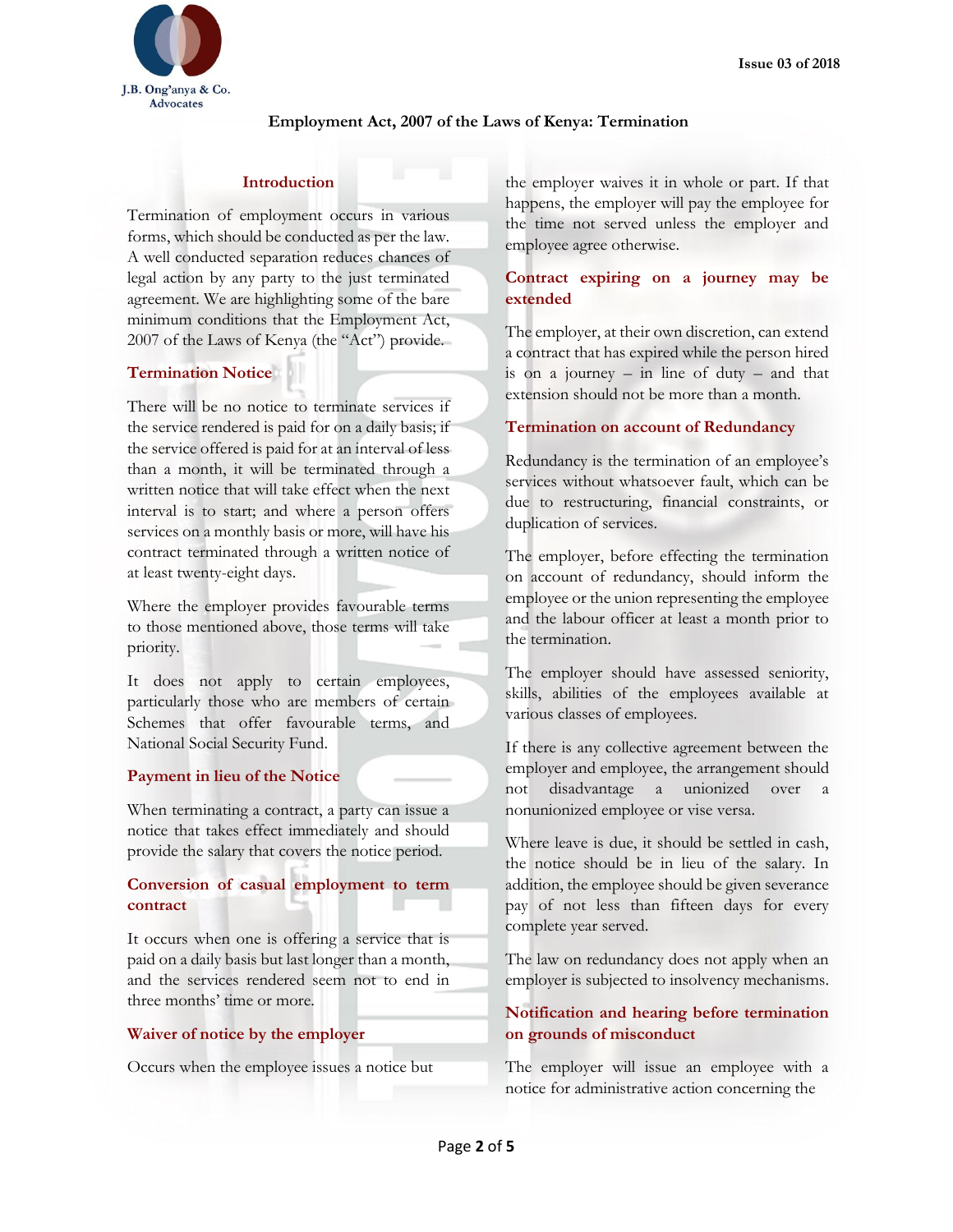

conduct of the employee. It primarily applies to issues of misconduct, poor performance or physical incapacity. The employer will explain the reasons for the intended termination in a manner the employee can best understand and allow the employee to be accompanied by someone of their choice.

# **Termination of Probationary contracts**

Probations will be six months or less but can be extended by another six months if the employee is agreeable to such terms.

Termination of the probationary contract can be done through a seven days' notice or notice with the wages in lieu. In addition, there is no option for administrative action prior to termination of a probationary contract.

**note:** *there is a case challenging such measures as it is deemed to contravene the Constitution*.

### **Proof of reason of termination**

The employer is required to give reasons' as to why the employee's service is being terminated, failure to do that, it will be regarded as unfair termination.

# **Summary Dismissal**

Occurs when an employer terminates the services without notice or less notice as per the law or contract, and this only happens when the employee breaches fundamental provisions of the contract.

Some of the reasons that an employer can rely on include unauthorised absenteeism, intoxication or inability to perform during working hours, willfully neglects or carelessly and improperly performs the task, use of insulting language, knowingly refuses to follow instructions, arrest for a cognizable offence punishable by imprisonment and no bail/bond issued within fourteen days, or committing an offence against the employer.

# **Unfair Termination**

Termination will be deemed as unfair termination if the employer fails to establish that the reason for termination is valid; relates to the employees conduct, capacity or compatibility; or is based on the operational requirements of the employer; and was done in accordance with the law.

Any employee who has served at least thirteen months prior to the termination have the right to claim unfair termination.

# **Reasons for termination or discipline**

The following do not constitute fair reason for dismissal or for the imposition of disciplinary penalty:

A female employee's pregnancy or issues related to it; going on or intending to take leave; membership or intent to join a trade union; participating in trade union outside working hours or within working hours, if the employer consents; seeking office as an officer in a trade union or workers representative; refusal to join or exit a trade union; employee's race, colour, tribe, sex, religion, political opinion/ affiliation, national extraction, nationality, social origin, marital status, HIV status, or disability; owing to the employee's intention to initiate legal action against the employer, save where the claim lacks foundation; or employee participating in lawful strike.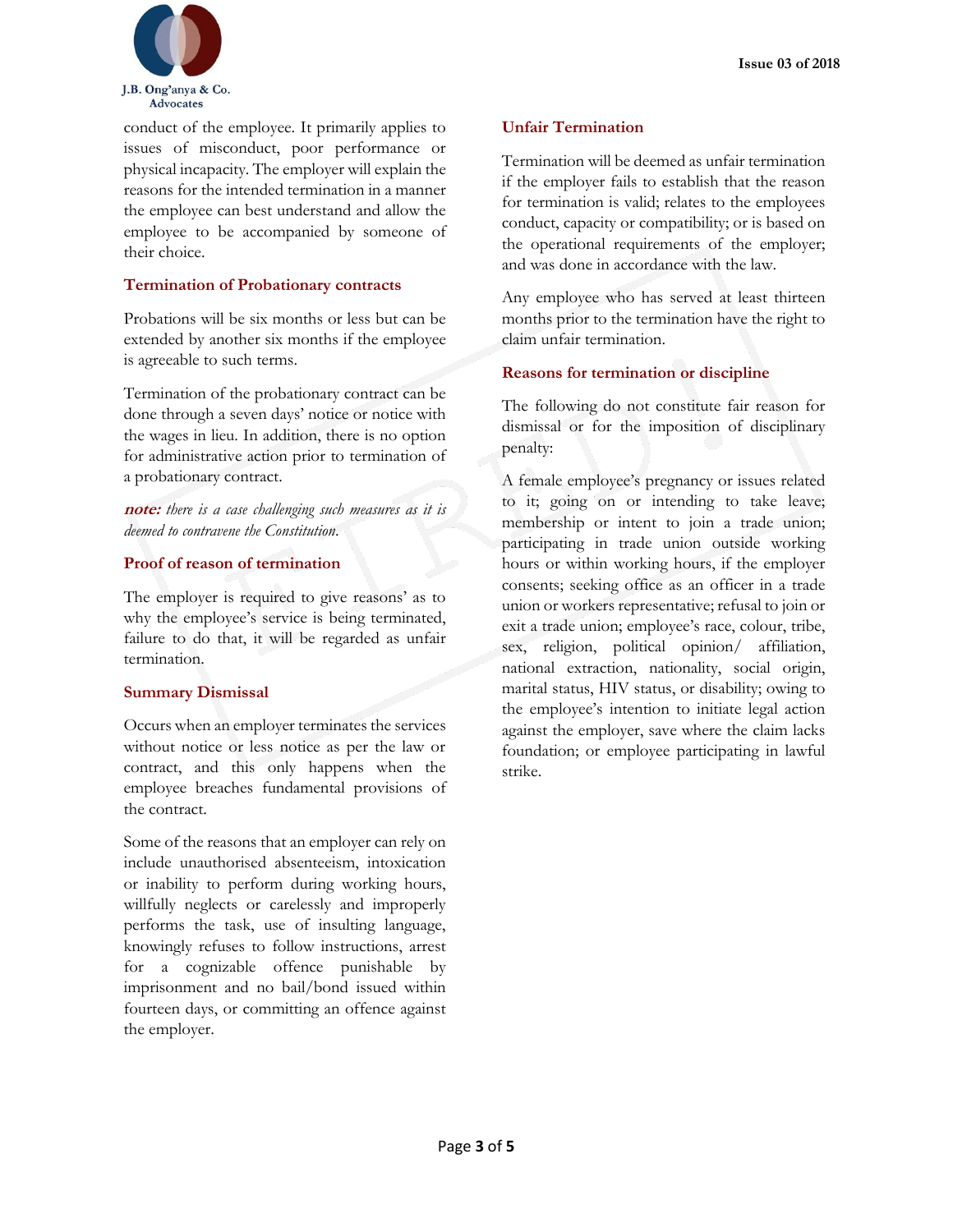

## **Foreign Investment in Kenya**

#### **Introduction**

The Republic of Kenya has legislations that address the interests of Foreign Investors, and that is through general Acts of Parliament, Gazette Notices or through Treaties between Governments. In this issue, we will address several factors that fall under Foreign Investment.

#### **Registration of Foreign Companies**

The basic documents required to register a company as a foreigner investor include, but not limited to: a certified copy of the certificate of the foreign company; its constitution; list of directors and their identifiers; if some directors live in Kenya, a memorandum or document highlighting their powers; charge on property that will need to be registered under the Companies Act, if any; notice of address at the origin and that of Kenya.

The name will be the same or an alternative name. When registering a representative office, a foreign company needs a local representative.

#### **Shareholding?**

We addressed this in our **First Issue** that a foreigner can register a company in Kenya as a sole shareholder, and director. The amendment was through s 85 of the Finance Act No. 38 of 2016, it amended the Companies Act No. 17 of 2015 by deleting s 975 (2) (b). In addition, despite the amendment, there are certain laws that require foreign investors to have local shareholders.

#### **Tax Laws**

There are several factors to consider, which include the Kenyan Tax Laws or Regulations, Double Taxation Agreements (DTAs), and Bilateral Treaties between Kenya and other Countries for purposes of enhancing the Foreign Direct Investment in Kenya.

#### **Approvals**

It is important to assess whether the investment requires certain licenses that will make it easy for the foreign investor to operate swiftly as well as the types of permits needed.

#### **Business Entities**

Other than company limited by liability, there are other models of business entities that an investor can opt to use as the investment vehicle.